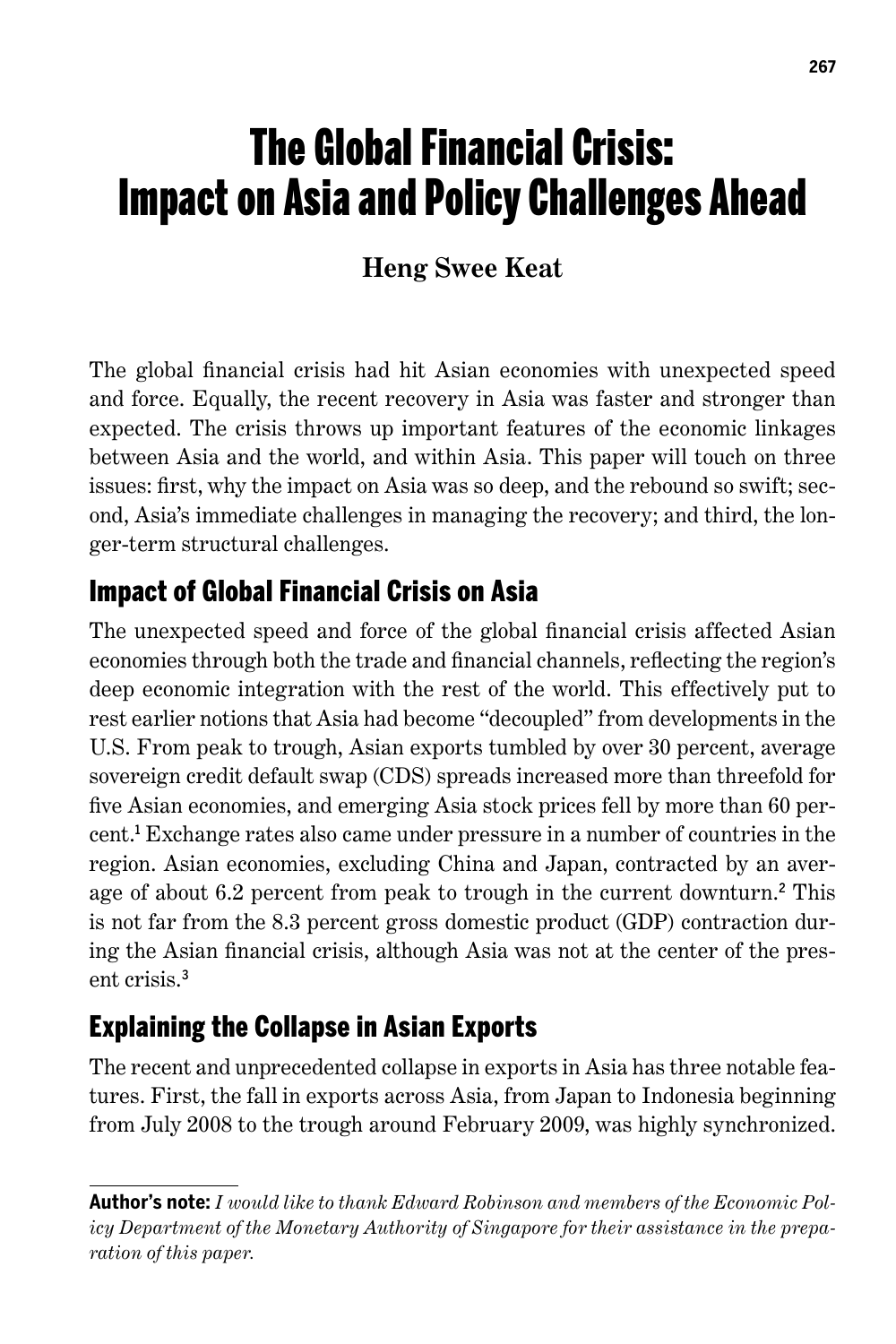Second, the export contraction was swift and sharp—exports tumbled by about 35 percent from peak to trough (July 2008 to February 2009). This was far sharper than the 18 percent drop during the 2001 information technology (IT) downturn, as well as the 16 percent fall during the Asian financial crisis, when Asia was at the epicenter of the crisis. Third, intra-Asian exports contracted by even more than shipments to the advanced economies. Intra-Asian exports fell by 48 percent peak to trough, against a 29 percent decline in exports to the U.S. and 15 nations of the European Union (EU-15) over the same period.

These features suggest the presence of a common external demand shock, rather than country-specific factors, at play. Indeed, our empirical work shows that business cycles in the key economies in Asia have been increasingly driven by common rather than idiosyncratic shocks. Based on a data set of 10 Asian economies excluding Japan, we find that most countries in the sample experienced a decline in the variability of the idiosyncratic component relative to that of the common component in the post-crisis period (2000–2008) compared to the period up to the Asian crisis (1980–1999). 4 Further, a separate econometric study by the Monetary Authority of Singapore (MAS) shows that the income effect, as proxied by (the decline in) Organisation for Economic Co-operation and Development (OECD) GDP, largely explained the bulk of the recent collapse in Asian exports. Our estimates suggest that about 85 percent of the fall in Asian exports on average over 2008:Q4 to 2009:Q1 may be attributable to the decline in OECD GDP. 5

The common shock was propagated across Asia with a full force, and indeed, magnified, because of the structure of economic linkages and the recent shifts in behavior pertaining to firms' inventory management.

Structurally, the proliferation of cross-border production networks in the region has increased its susceptibility to common shocks. Intra-Asian trade is dominated by trade in intermediate goods. In particular, electronics accounts for about 70 percent of intra-Asian trade in parts and components within machinery and transport equipment, compared to slightly over 30 percent in North American Free Trade Agreement (NAFTA) countries and Europe. 6 Exports of machinery and transport equipment account for about half of total exports in Asia. As trade in intermediate goods cross national borders multiple times, a fall in end demand in the G-3 can have a magnified impact on the region's trade flows. This helps to explain the relatively steeper decline in intra-Asian exports in the recent downturn.

In addition, global IT firms seem to have made significant changes in their inventory management. At the depths of the crisis, in the second half of 2008, they made deep cuts in output that exceeded the contraction in end demand,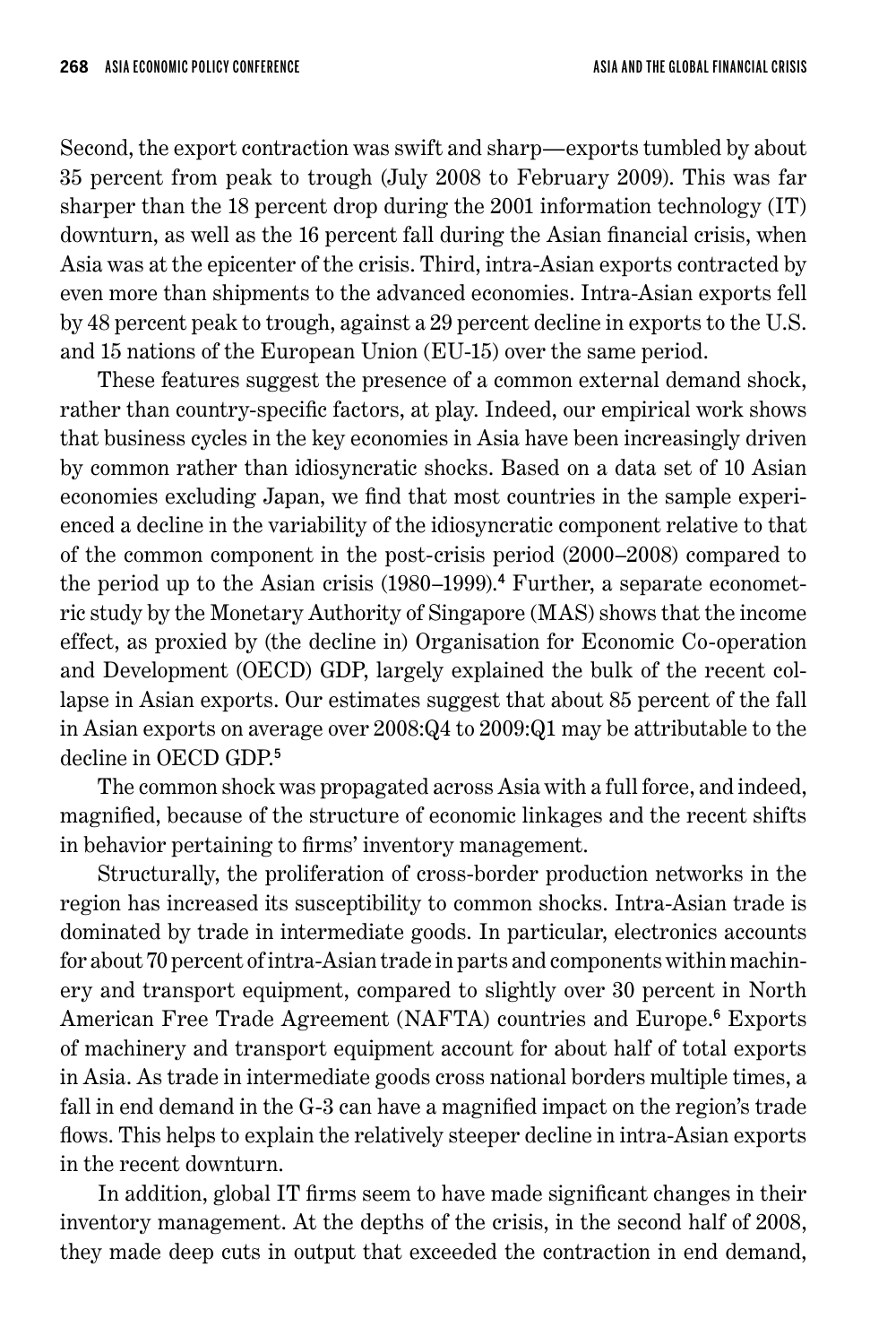and drew down inventories sharply. The inventory adjustments appear to be uneven across the supply chain—global component manufacturers who are furthest upstream in the IT production chain experienced the sharpest cutbacks in production and inventory drawdowns. 7 When the fall in final demand was not as dire as expected, the upstream segment also rebounded more sharply as the restocking needs were higher. This partly explains the sharp rebound in the exports of some Asian countries.

The behavioral change probably reflects the lessons learned following the 2001 IT downturn. As an aside, the tighter inventory management in the IT sector, and the way different segments of the value chain adjusted, make the interpretation of high frequency data and the policy responses for the short term more difficult. It may thus be useful to study how inventory management differs across sectors.

#### Some Resilience to External Shocks

Although exports had been uniformly compressed across Asia, the final impact on GDP varied greatly, depending on a number of factors such as the size of the economy, the degree of trade openness, and the capacity for countercyclical policies. The larger Asian economies of China, India, and Indonesia have avoided a recession, due in large part to the resilience of their sizeable domestic demand. In comparison, the smaller, more open economies in the Association of Southeast Asian Nations (ASEAN) and the newly industrialized economies (NIEs) were more badly hit, with many suffering their worst output contractions in the postwar period.

While Asian output and exports were hit hard, their monetary and financial systems were largely resilient. The financial shocks from the advanced economies were felt in Asia through a variety of channels, including the drying up of trade credit and cross-border capital flows, the pullback by global banks, heightened risk aversion, and a sharp fall in asset values. But apart from the initial stresses that affected all markets, there were no severe financial dislocations interest rates and exchange rates have remained stable in most countries.

Asia withstood the financial shocks well because there were few inherent sources of vulnerabilities. For example, credit excesses and currency mismatches that had prevailed during the Asian crisis, and which now plague a number of Central and Eastern European economies, were largely absent. Households and corporations entered this crisis with generally stronger balance sheets, which helped to bolster confidence. This favorable outcome reflects the host of reform measures in the economic and financial systems following the Asian financial crisis—dependence on foreign borrowing was cut back, official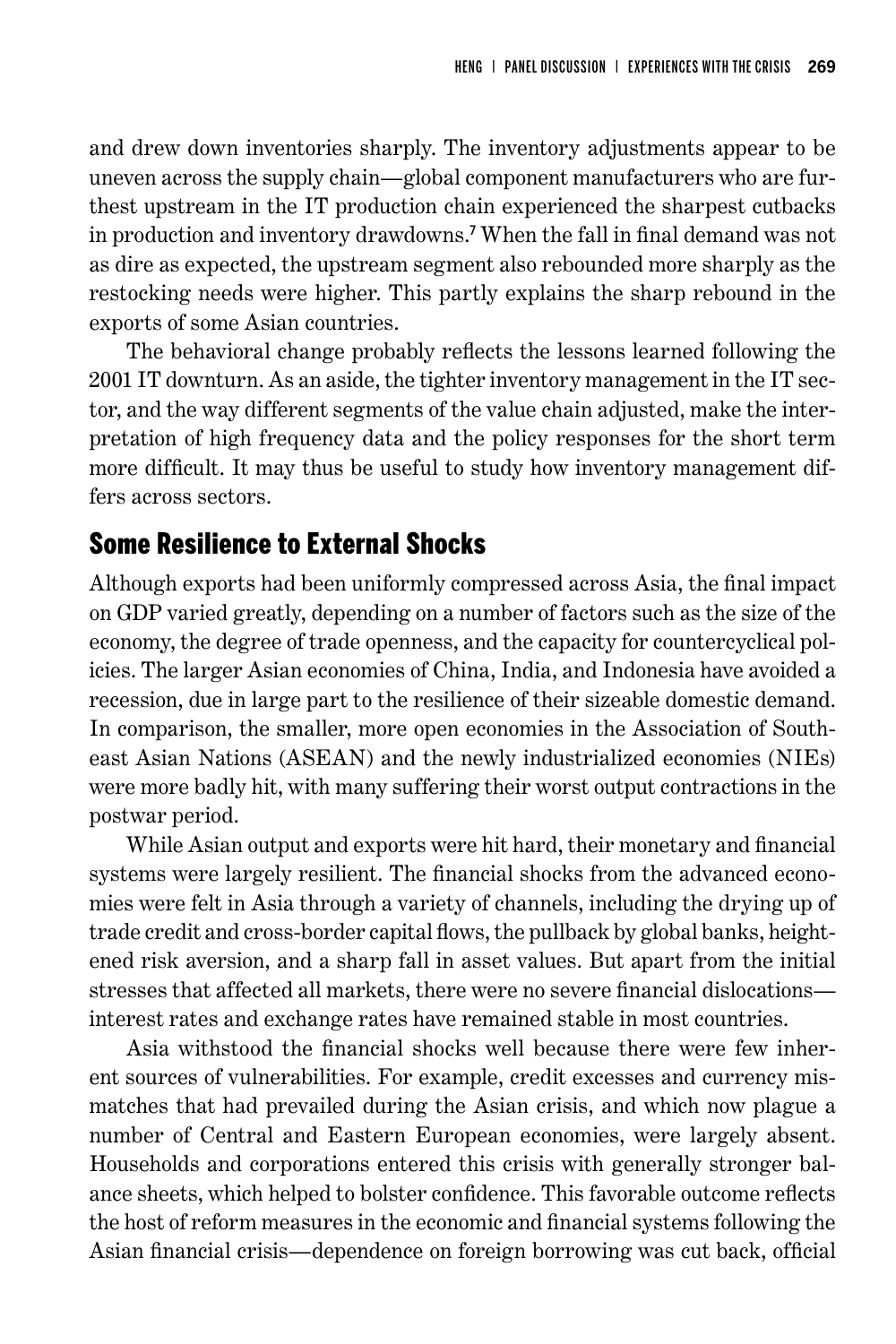reserves rebuilt, prudential supervision of the financial sector tightened, banks recapitalized, nonperforming loans lowered, and corporate leverage reduced. 8

## Stronger Than Expected Rebound in Asia

While the economic contraction was sharp, the recent recovery has been stronger than in the past. One quarter after the trough in the present cycle, Asia's GDP rebounded by 9.4 percent on a quarter-on-quarter seasonally adjusted annualized basis (in 2009:Q2), significantly stronger than the 4.3 percent rise after the Asian crisis (in 1998:Q4). The improvement was across the board in all expenditure categories, with particular resilience in private consumption and investment spending. Household spending has held up better this time round as the rise in unemployment has been more moderate. Asian exports have also recovered, lifted in part by a sharp increase in shipments to China—Asia's exports to China (up 37 percent since touching a trough in January 2009) have grown more rapidly than China's own exports (up 12 percent since its trough in February). 9 Inventory restocking—particularly among upstream producers who had drawn down their inventories to very low levels—appears to be driving the recent upturn in the global IT market, setting the stage for the bounce in 2009:Q2. 10

A major factor supporting the present recovery has been the timely rollout of appropriate fiscal and monetary stimulus measures. Governments rolled out a massive US\$700 billion worth of stimulus measures in Asia over the past year,<sup>11</sup> in stark contrast to the contractionary fiscal policies during the Asian crisis. Monetary policy responses were swift, with many Asian central banks cutting interest rates in rapid succession. Again, this was unlike 1997–98, when they were forced to sharply raise interest rates to support their currencies and reduce capital flight. The decisive macroeconomic measures have helped to restore confidence, support domestic demand, and avert massive layoffs in the labor market. A better appreciation of the needed policy responses and increased room for policy maneuvers, as well as a global recognition of the scale of the problem, has led to a more timely and appropriate policy reaction this time around.

## Managing the Recovery: The Challenges

With the worst of the crisis behind us, the policy focus in Asia is now geared towards managing the cyclical recovery. In the short term, there is a need to ensure that the macroeconomic policy settings remain appropriate to ensure sustainability of the economic recovery, i.e., the stimulus measures should not be removed prematurely. Although economic conditions have picked up more recently, a sustained global recovery is not a given.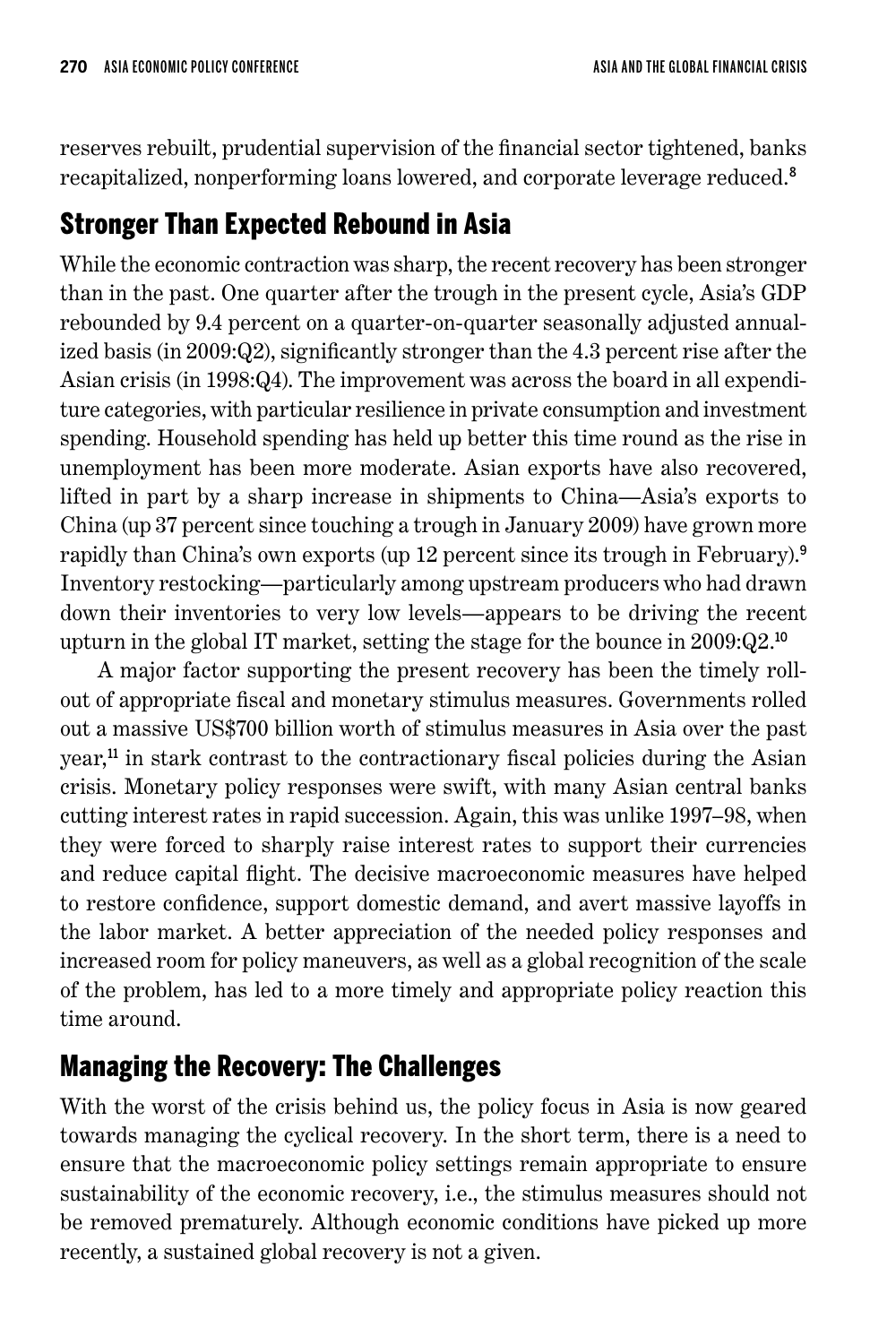While the easy liquidity conditions in Asia ought to be maintained, policymakers will need to remain vigilant to domestic credit expansion, as well as to the potentially destabilizing surges in capital flows in search of higher-yielding assets and the attendant risk of asset price inflation. In effect, the execution of an "exit strategy" in Asia in the context of rising capital flows could pose some challenges in the short term. Fluctuations in global commodity prices could also introduce volatility to consumer price index (CPI) inflation, given the greater weight attached to basic necessities in the consumption baskets of emerging economies.

Asian central banks will need to remain focused on anchoring inflationary expectations and ensuring medium-term price stability. We need to adopt a pragmatic approach in response to these developments. For example, excessive capital inflows at times may need to be met with appropriate sterilized interventions. Monetary policy is a blunt tool to tackle asset price inflation pressures, but a combination of prudential and administrative measures to prevent excess liquidity from fueling asset price bubbles could be employed in a complementary way. The most appropriate response will, of course, vary across countries.

## Considerations beyond the Crisis: Structural Changes Needed

Over the next several years, Asia would likely have to accept a lower rate of growth. The external demand that has provided a key impetus for growth may be subdued, as advanced economies would likely grow at a rate below potential, held back by significant balance sheet weaknesses. Asia has to rely more on domestic demand, but in the short term, few economies can do so meaningfully without placing stresses on macroeconomic and financial stability. Most Asian economies are not yet at a stage where domestic demand can take over as the primary source of growth. The experiences of Japan and Germany suggest that reducing a nation's export dependence involves major structural changes which evolve over an extended period of time.

While the world clearly benefited from the "productivity dividend" arising from the entry of China and other large emerging market economies into the global economy, their further integration into the global economy in the years ahead will also pose significant challenges. This "supply shock" will induce changes in the patterns of trade, investment, and production. The new competitive dynamics mean that structural adjustments by all parties are necessary. But these adjustments will be difficult against a backdrop of differences in demographics, saving and consumption habits, and exchange rate regimes and institutional arrangements, among others.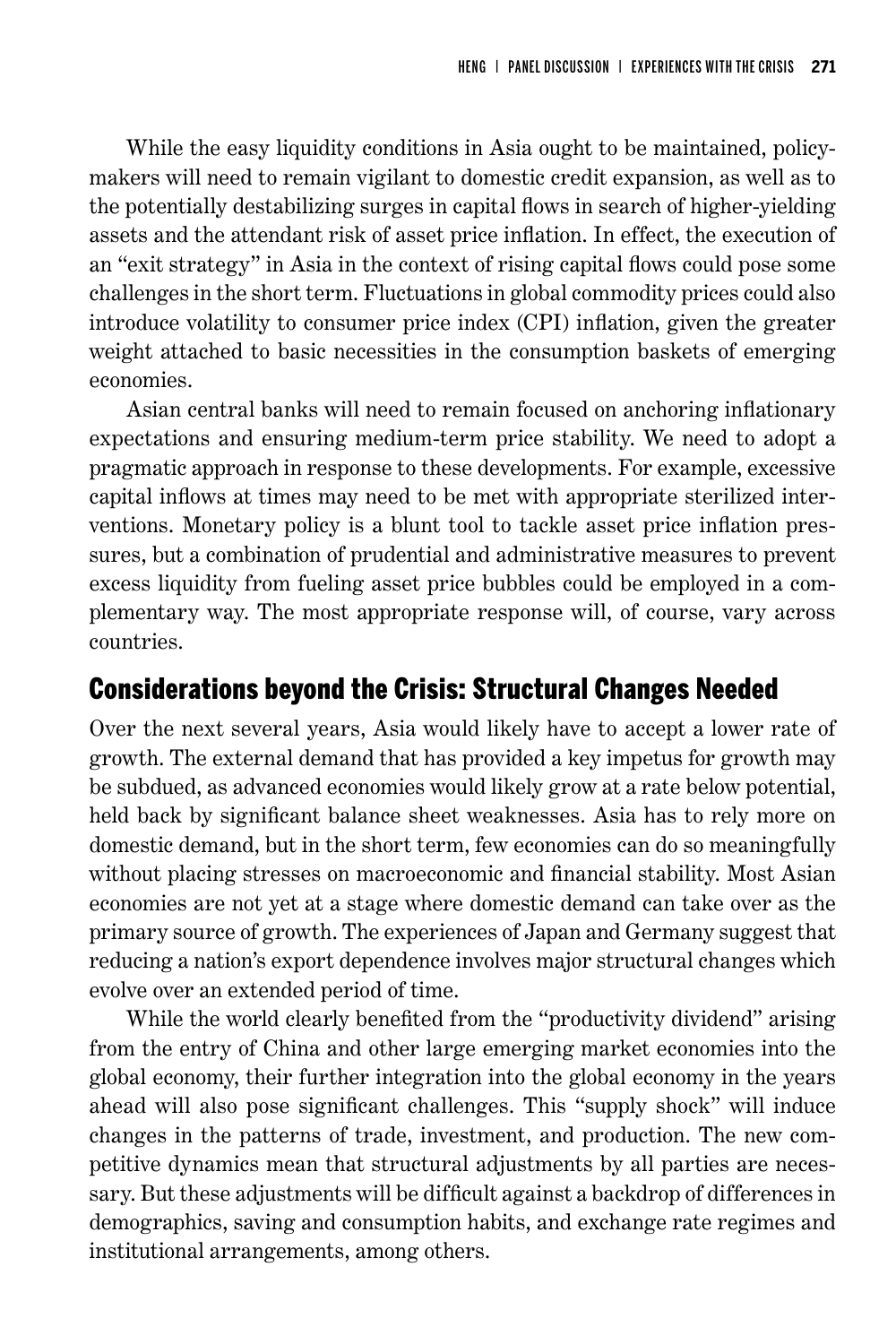## Continuing Structural Reform in Asia

The global financial crisis is an important reminder to all countries that structural reforms in the real economy are inevitable. Many economies in Asia did well in pursuing institutional, banking, and corporate sector reforms following the Asian crisis. In the aftermath of the global financial crisis, Asia needs to continue with structural reforms. Four areas merit attention.

*First*, Asian nations must enhance investment rules and investors' protection to promote investment in physical capital, including infrastructure. Infrastructure remains underdeveloped in many Asian economies, presenting significant bottlenecks to growth. The Asian Development Bank, for instance, recently estimated that Asia needs to spend about US\$8 trillion on transport, power, and communications infrastructure over the next 10 years if it is to emerge as an integrated and competitive region. To attract long-term investments in these areas, a combination of public and private funds is necessary. Further, the decline in investment in some parts of Asia has been severe compared to that in other regions over the past one to two decades and relative to Asia's economic fundamentals and export growth. <sup>12</sup> Especially since the Asian crisis, the growth of gross capital formation in Asia, excluding China and India, has slowed to some 4.7 percent per annum (1999–2008), less than half the growth rate of 10.5 percent per annum pre-crisis (1990–96). Accordingly, the investment-to-GDP ratio in many Asian economies had fallen sharply and has remained at a subdued level. Hence, accelerating corporate and public capital spending in the region, especially outside of China, will be necessary for Asia to sustain its growth and to help redress some of the imbalances in the global economy.

*Second*, enhance the quality of human capital and education standards in Asia. In particular, there is significant potential for catch-up in the area of higher education and training.<sup>13</sup> Continued investment in human capital would enhance labor productivity and long-term growth. This is urgent both for countries that are facing an aging population and those seeking to harness the dividend of a youthful population.

*Third*, enhance regional trade and financial integration. 14 As mentioned earlier, intra-Asian exports are dominated by intermediate inputs for producing final goods that are sold largely to the rest of the world. As per capita purchasing power rises, Asian consumers will generate more demand for intra-Asian goods and services. <sup>15</sup> Asia needs to raise the proportion of final goods in intraregional trade, as well as to exploit further opportunities in services trade. The reorientation of the cross-border production network towards serving the needs of the region will provide a more balanced and sustainable growth path for Asia.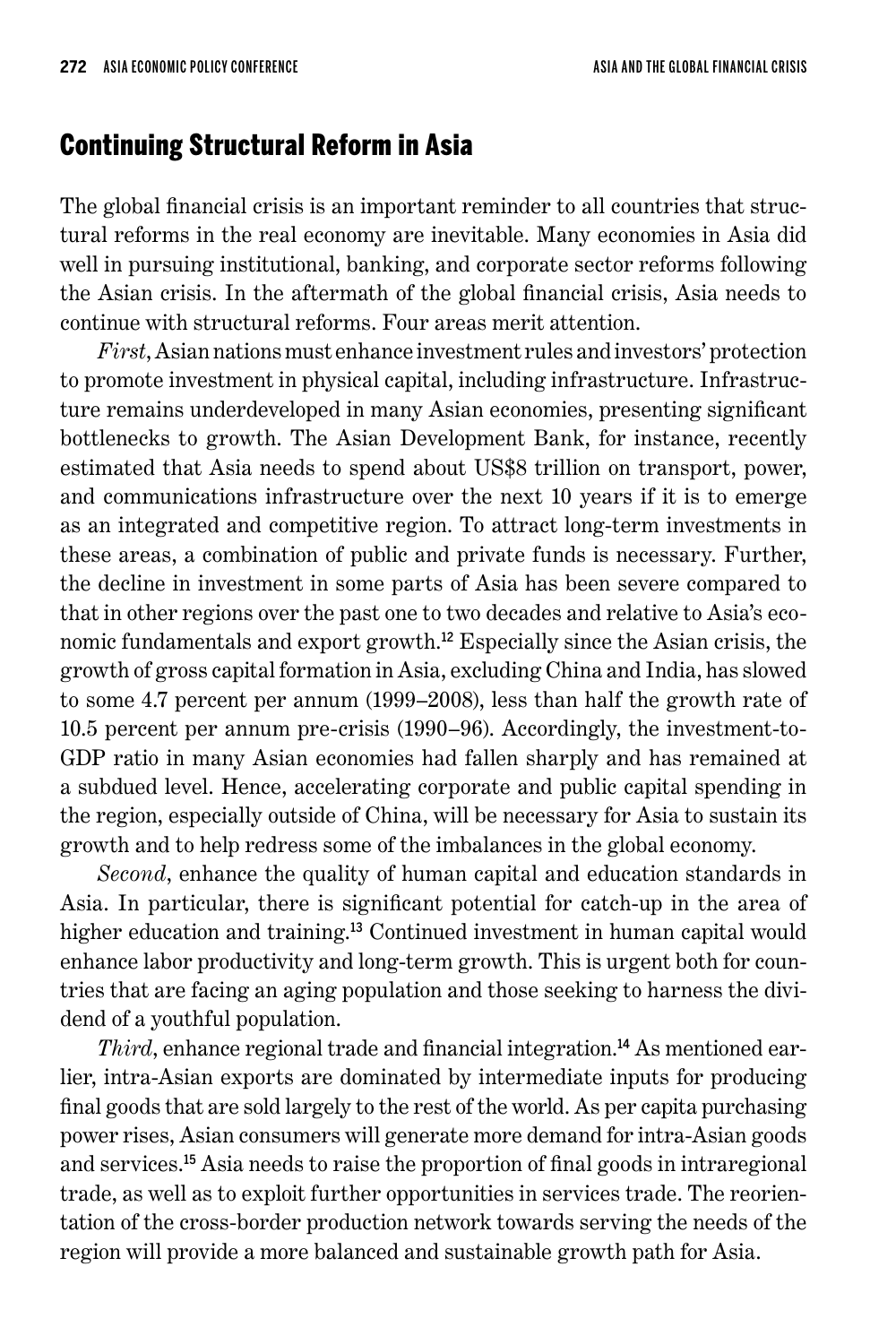There is also a need to accelerate the pace of financial deepening and integration within Asia. A well-functioning domestic financial system that efficiently allocates capital to productive uses is necessary for sustainable economic growth. In addition, efficient cross-border flows, especially within the region, will allow Asian countries at different stages of development to realize their growth potential. Developing a deep and integrated financial system in the region is a key building block in supporting structural adjustments in the region.

*Fourth*, greater currency flexibility is also important to facilitate longerterm structural adjustments and to correct global imbalances. However, we need to be circumspect about the role that currency flexibility can play in correcting such imbalances. As Paul Volcker observed many years ago, increased currency flexibility "cannot be a substitute for more fundamental policies to restore competitiveness, to enhance productivity and savings, and to maintain stability."<sup>16</sup> Currency flexibility needs to be part and parcel of a comprehensive package of structural reform for all countries involved. The sequencing has to take into account institutional and structural capacities. As these are strengthened, the necessary adjustments in the real exchange rate can then be accommodated. The secular rise in the real exchange rate, at an appropriate pace over the medium term, needs to reflect the underlying productivity and income growth in the economies concerned.

These changes will not take place overnight. Current account imbalances have appeared with some regularity in the world economy, irrespective of exchange rate arrangements. Such imbalances reflect underlying saving and investment decisions of private agents, which in turn hinge on slow-moving drivers such as demographics, sociocultural inclinations, and the state of domestic financial and welfare systems. These have to be factored into the consideration on the speed and sequencing of policy actions. Nevertheless, difficult though these changes may be, it is important that we pursue them.

## Sum-Up

To sum up, Asia has an important role to play in the post-crisis world, and it is useful for the region to stay engaged in such global discussions. While there are considerable challenges and stresses in the near term, we must resist the temptation for quick fixes that do not address the underlying concerns. I believe Asia must continue to focus on strengthening its economic fundamentals—only then can it contribute meaningfully towards a more robust and resilient global economy.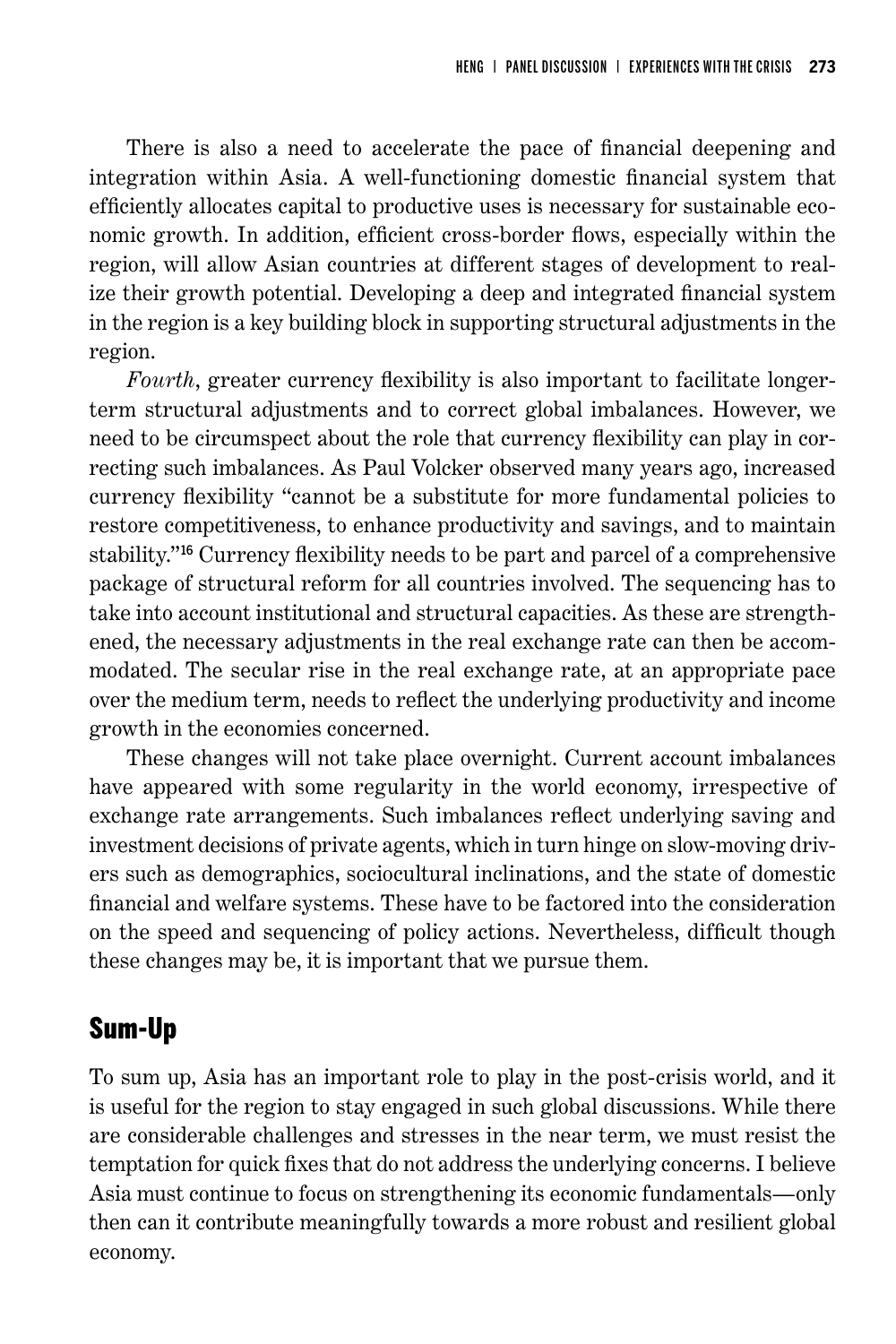#### **REFERENCES**

- Chew, Cyrene, and Siang Meng Tan. 2009. "Asia's Economic Resilience to Shocks: An Output Gap Perspective." Monetary Authority of Singapore, Economic Policy Department internal research memo.
- Goldman Sachs. 2009. "The Power of the Purse: Gender Equality and Middle-Class Spending." August, pp. 16–19.
- International Monetary Fund. 2006. *Regional Economic Outlook—Asia and Pacific* (May), p. 33.
- International Monetary Fund. 2009. "Global Crisis: The Asian Context." *Regional Economic Outlook—Asia and Pacific* (May), p. 52.
- Monetary Authority of Singapore. 2009a. "Box A: Trade and Regional Production Networks." *Macroeconomic Review* VIII(1, April), pp. 20–23.
- Monetary Authority of Singapore. 2009b. "Explaining Asia's Export Performance in the Downturn." *Macroeconomic Review* VIII(2, October), pp. 58–61.
- Volcker, Paul, and Toyoo Gyohten. 1992. "Changing Fortunes: The World's Money and the Threat to American Leadership." *Times Books*, p. 294.
- World Bank. 2009. "Battling the Forces of Global Recession." *East Asia and Pacific Update*, April, p. 73.

World Economic Forum. 2009. "Global Competitiveness Report, 2009–2010," pp. 18–19.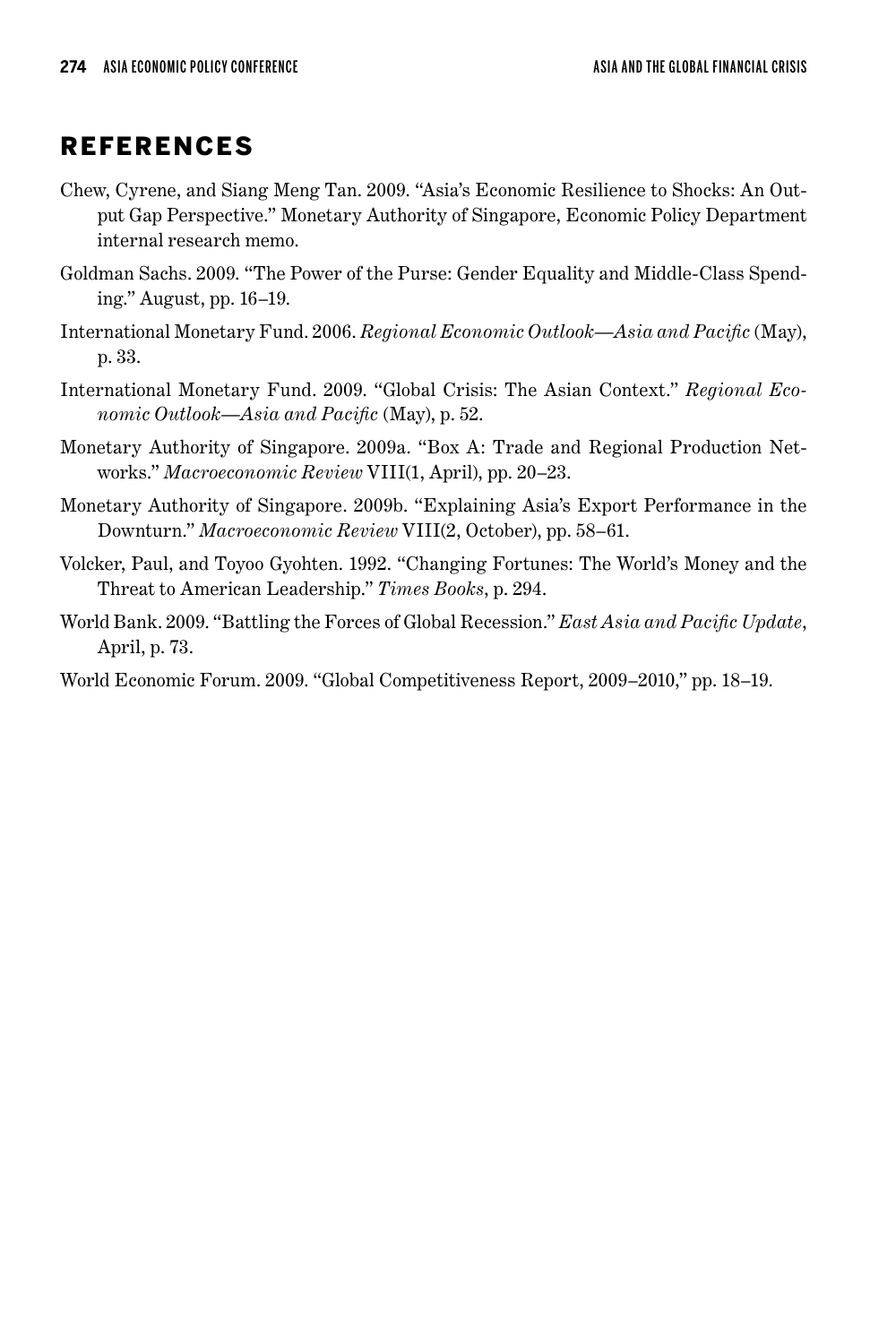# NOTES

1 The (unweighted) average sovereign CDS spreads for five Asian economies (Korea, Indonesia, Malaysia, the Philippines, and Thailand) rose from 163 basis points in June 2008 to a high of 770 basis points in late October 2008. The MSCI Emerging Asia Index fell from 513.8 at the start of January 2008 to a low of 187.7 in late October 2008.

2 Asian economies refer to the economies of the NIE-3 (newly industrialized economies of Hong Kong, South Korea, and Taiwan) and the ASEAN-5 (Association of Southeast Asian Nations including Indonesia, Malaysia, the Philippines, Singapore, and Thailand).

3 The extent of the adjustment in the level of peak-to-trough GDP (2008:Q3 to 2009:Q1) varied quite a bit, nonetheless, for each of the countries concerned, ranging from 1.2 percent (Indonesia) to –10.1 percent (Taiwan), reflecting considerable fundamental differences among economies in the region.

4 The ratio of idiosyncratic relative to common fluctuations averaged 0.8 for the Asian countries over the period 2000–2008. This compares with a ratio of 1.2 in the pre-crisis period. Thus, the size (as measured by the standard deviation) of common fluctuations has become larger. The increased sensitivity to a common shock could reflect the proliferation of crossborder production networks in the region, such that an external shock is manifested as increased volatility of the output gap for each country (see Chew and Tan 2009).

5 We examine the impact of global demand on the real export performance of nine Asian economies (excluding Japan) using a fixed-effects panel data model over the period 1998:Q1 to 2009:Q1. We find that a 1 percentage point increase in OECD GDP growth produces an average increase of 5.5 percentage points in Asia's real goods exports on a quarter-on-quarter, seasonally adjusted basis. See Monetary Authority of Singapore 2009.

6 This underscores the high degree of specialization and interdependence among producers in East Asia in the electronics industry. These results are for the Asia-10 economies, namely Japan, China, the NIE-3 and the ASEAN-5. See Monetary Authority of Singapore 2009.

7 The drawdown of inventories at the major semiconductor foundries, for instance, was found to be significantly greater than the fall in global chip sales over the period 2008:Q2 to 2009:Q1.

8 The Asian corporate sector has deleveraged significantly since the Asian financial crisis, with the debt-to-equity ratio (market capitalization weighted average) falling from a peak of 400 percent in 1997 to about 75 percent in 2007. See IMF 2009. In the most affected economies, the ratio of nonperforming loans to total loans fell from the high teens at the peak of the crisis to relatively low single digits in 2007. See World Bank 2009.

9 Asian exports exclude China, Japan, and India. This suggests that the recent revival in Asia's shipments to China could have been driven more by the rise in domestic demand in China than by demand from China's export processing industries.